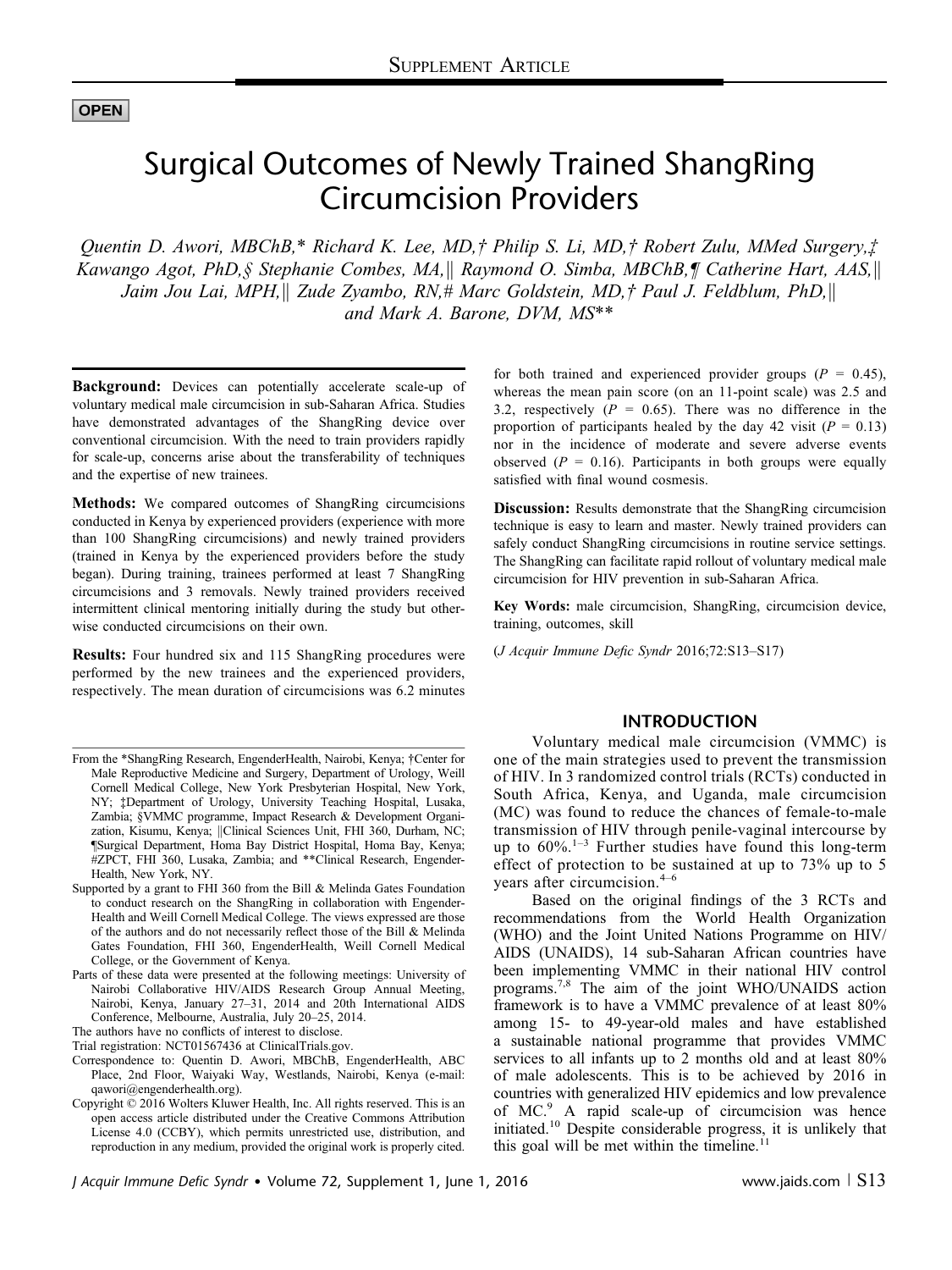Strategies to rapidly scale up the implementation of VMMC have included the use of device-assisted MC, which has the potential to reduce the circumcision time and may create some demand among those who have avoided conventional circumcision.<sup>11</sup> An ideal circumcision device should be easy to learn how to use, safe and acceptable to the client, and should provide reproducible quality results.<sup>12</sup> The ShangRing is one such device that has been found to be safe. acceptable, and effective. It has been studied in China (its country of origin), Kenya, Zambia, and Uganda in adult men and adolescents.<sup>13-15</sup>

Rapid scale-up of VMMC using devices would require the training of new circumcision providers and retraining of those already providing VMMC. In sub-Saharan Africa, a human resource of approximately 2282 male circumcision providers (MCPs) per 10,000 men and 513 MCPs per 10,000 men would be needed in the catch-up and sustainability phases, respectively.16 With the acknowledged need to train more providers, issues concerning transferability of skills arise. In an analysis of adverse event (AE) risk factors following VMMC, Frajzyngier et  $al<sup>17</sup>$  found that clients circumcised by nurses were more likely to experience an AE compared with those circumcised by clinical officers, although the increased AE rate was still within the published acceptable ranges and that the number of years as a professional had no bearing on the likelihood of the client experiencing an AE.

The objective of this analysis was to compare surgical outcomes for the ShangRing circumcision procedure between experienced and newly trained MCPs.

# **METHODS**

Data for this analysis were drawn from a prospective observational study of adult MC using the ShangRing performed at 6 sites in Kenya and 3 sites in Zambia. The primary objective of the study was to estimate the rates of AEs, particularly those that are rare or unexpected, after routine service delivery of a ShangRing circumcision. Details of the study design, methods, and main results have been previously published.<sup>13</sup>

Before the study, inexperienced providers were trained to perform the ShangRing circumcision and removal technique in each country by providers who were already experienced in the ShangRing technique. In Kenya, 6 experienced ShangRing providers trained a group of 13 MC providers who had varied experience with conventional circumcision techniques. A ShangRing curriculum was used to conduct the training; it included both didactic lectures (1.5 days) and a practical component (3.5 days). During the practical sessions, each trainee performed at least 7 Shang-Ring circumcisions and 3 removals, being assisted by either a trainer or a fellow trainee, before being deemed as having acquired the skill.

In Kenya, 10 newly trained ShangRing providers were distributed in pairs to 5 peripheral sites. The experienced providers were stationed at the main study site. During the first few weeks, the newly trained ShangRing providers received on-site supportive supervision (from 3 of the

experienced providers at the main site) during which any difficulties they had in conducting the procedures were addressed. Thereafter, the newly trained MCPs performed the circumcisions without on-site assistance or supervision. They were, however, able to reach the experienced Shang-Ring providers when needed for prompt advice through phone.

In Zambia, each of the experienced MCPs partnered with the newly trained MCPs to form 3 teams, each of which conducted ShangRing circumcisions at 1 of the study sites. Since the newly trained and experienced providers worked together in the Zambia sites, data from this arm were excluded from this analysis.

Both HIV-positive and HIV-negative clients were enrolled into the study. After obtaining informed consent, recruited participants underwent clinical examination to confirm eligibility. All clients were given 1 gram of paracetamol approximately 30 minutes before the circumcision procedure so that its onset of action would commence after the local anesthesia had worn off. Local anesthesia was administered through dorsal penile nerve block and circumferentially around the penile shaft (ring block) using 1% lidocaine. Clients underwent ShangRing circumcision as previously described.<sup>18</sup> Two providers were involved in each circumcision procedure with one taking the lead while the other assisted.

After the circumcision, participants were to return to the clinic 7 days later, for ring removal. They were then scheduled for a single visit 42 days after the circumcision to assess healing. All clients were asked to contact their respective study sites if they experienced any untoward event such as bleeding from the surgical site, pain or swelling that got increasingly worse, a foul smell, lower abdominal pain, difficulty passing urine, or developed a fever.

# **Outcomes**

ShangRing circumcision and removal times, pain scores of participants, time to complete healing, interview responses concerning participant satisfaction, and AEs' rates were assessed to compare the outcomes of the newly trained and experienced MCPs.

Procedure times were measured from the placement of the inner ring until after the foreskin was removed and slits created on the remnant skin; it did not include the time taken for the injected anesthesia to take effect. Removal times were measured from the time the outer ring was opened until after the inner ring was cut. We combined mean circumcision times for the first 30 and last 30 circumcisions at each of the 5 peripheral sites.

Wound healing was evaluated as the proportion of clients who were completely healed by the day 42 visit and was defined as no scab present, with complete reepithelialization of the wound.

AEs were classified as in the WHO/Population Services International (PSI) Adverse Event Action Guide.<sup>19</sup> Wound dehiscence, originally described in terms of number of disrupted sutures, needed a modified description/classification given that sutures are not present in ShangRing circumcision. Moderate wound dehiscence after ShangRing circumcision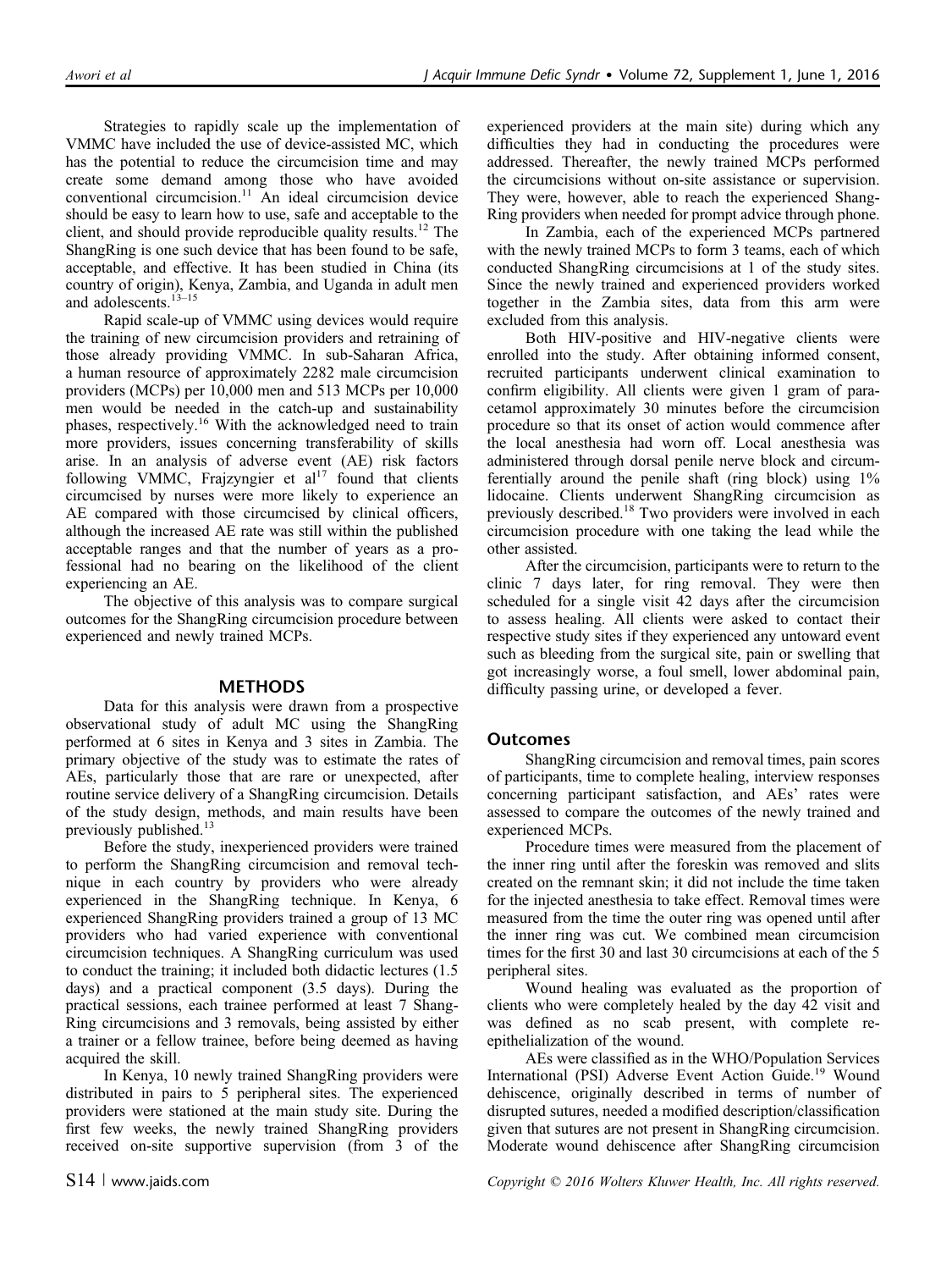was defined as a mucocutaneous gap greater than 1 cm between the edges of the wound, along the shaft of the penis. We also considered the presence of a scab and healthy pink granulation tissue as part of the normal healing process after ShangRing circumcision, although it would appear otherwise after conventional circumcision.

To evaluate the comparative satisfaction of the participants circumcised in the 2 groups, we used the study completion interview responses to questions about how satisfied each participant had been with the appearance of his healed penis and whether he would recommend the ShangRing to a friend or family member.

#### Statistical Analysis

The  $\chi^2$  test was used to compare proportions of participants healed by day 42 and AE distributions (moderate and severe). The Student  $t$  test (paired) was used to compare the mean circumcision times of the first 30 and last 30 procedures at each of the peripheral sites. The significance level was set to 0.05.

### Ethical and Regulatory Review

Ethical committee approvals for the trial were obtained from FHI 360, the Kenya Medical Research Institute, and the University of Zambia Biomedical Research and Ethics Committee. Regulatory approvals were obtained from the Kenya Pharmacy and Poisons Board and the Zambian Pharmaceutical Regulatory Authority.

#### RESULTS

A total of 6 experienced trainers and 10 newly trained MCPs were included in this analysis. Five (50%) of the newly trained providers were male. Five hundred twenty-one circumcisions were included in this analysis, 406 (77.9%) of which were performed by the newly trained ShangRing providers, whereas the remaining 115 (22.1%) were performed by the experienced providers at the main study site (Table 1).

The mean times required to perform the ShangRing circumcisions were 6.2  $\pm$  1.6 and 6.2  $\pm$  2.0 minutes by the newly trained and experienced groups, respectively  $(P =$ 0.45). Experienced MCPs took significantly less time (2.2  $\pm$ 1.4 minutes) to complete ShangRing removals compared with

Site

| <b>Site</b>          |          | <b>MCPs (Male/Female)</b> Circumcisions Performed |
|----------------------|----------|---------------------------------------------------|
| Homa Bay (main site) | 6(6/0)   | 115                                               |
| Peripheral sites     |          |                                                   |
| Ndiru                | 2(1/1)   | 62                                                |
| Nyagoro              | 2(0/2)   | 92                                                |
| Gongo                | 2(1/1)   | 117                                               |
| St. Paul Hospital    | 2(2/0)   | 85                                                |
| Nyamasi              | 2(1/1)   | 50                                                |
| Total                | 16(11/5) | 521                                               |

Copyright  $\odot$  2016 Wolters Kluwer Health, Inc. All rights reserved. www.jaids.com  $\lceil S15 \rceil$ 

the newly trained ones  $(3.2 \pm 1.5 \text{ minutes}, P \le 0.01)$ . There was a significant decrease in time taken to complete the circumcision in 2 of the 5 sites where the newly trained MCPs were stationed (Table 2).

Mean pain scores 30 minutes after the end of the circumcision were  $2.5 \pm 1.6$  and  $3.2 \pm 1.6$  for the newly trained and experienced MCPs, respectively ( $P = 0.65$ ).

By the day 42 visit, 97.5% and 94.8% of men circumcised by the newly trained and the experienced teams, respectively, demonstrated complete wound healing ( $P = 0.13$ ).

No serious AEs were observed. A total of 11 AEs were observed. No severe and 8 (2.0%) moderate AEs were seen among participants circumcised by the newly trained MCPs versus 1 (0.9%) severe and 2 (1.7%) moderate AEs among participants circumcised by the experienced group ( $P = 0.16$ ). For the experienced providers, there was one severe AE, a severe wound dehiscence requiring surgical intervention in the course of healing, and 2 moderate AEs that were cases of moderate wound dehiscence. Similarly, 4 (50%) of the AEs observed from the newly trained MCPs were associated with moderate wound dehiscence. There were 2 further cases of infection which were managed with oral antibiotics: 1 case of moderate pain that interfered with normal activity and sleep and 1 case where insufficient skin had been removed. Apart from the single severe AE representing a wound dehiscence, all AEs in both groups resolved with conservative management with no long-term sequelae.

There was no difference ( $P = 0.23$ ) in the percentage of men who were very satisfied with the appearance of the healed circumcision wound between participants circumcised by the newly trained (400/406, 98.5%) versus the experienced providers (111/115, 96.5%). Overall, 99.8% and 99.1% of those circumcised by the newly trained and experienced MCPs, respectively, said they would recommend the ShangRing to a friend.

#### **DISCUSSION**

This analysis compared surgical outcomes for newly trained ShangRing MCPs versus experienced ones. Our findings show that clinicians with varied experience in conventional MC techniques are able to conduct safe and effective ShangRing circumcisions after a 1-week training course followed by 2 to 3 weeks of intermittent supportive supervision by more experienced trainers.

There was no significant difference in time taken to complete the ShangRing circumcisions between the 2 TABLE 1. Demography, Distribution, and Circumcisions Per groups, although newly trained providers required one

| <b>TABLE 2.</b> Time Taken to Complete the First 30 and Last 30<br>Circumcisions |                     |                    |        |
|----------------------------------------------------------------------------------|---------------------|--------------------|--------|
| <b>Peripheral Site</b>                                                           | First 30, Mean (SD) | Last 30, Mean (SD) | P      |
| Ndiru                                                                            | 7.8(1.9)            | 7.2(1.6)           | 0.16   |
| Nyagoro                                                                          | 6.4(1.2)            | 6.1(1.3)           | 0.31   |
| Gongo                                                                            | 5.1(0.9)            | 4.8(1.7)           | 0.41   |
| St. Paul Hospital                                                                | 7.2(2.3)            | 5.6(1.2)           | < 0.01 |
| Nyamasi                                                                          | 7.9(3.6)            | 6.1(1.1)           | 0.01   |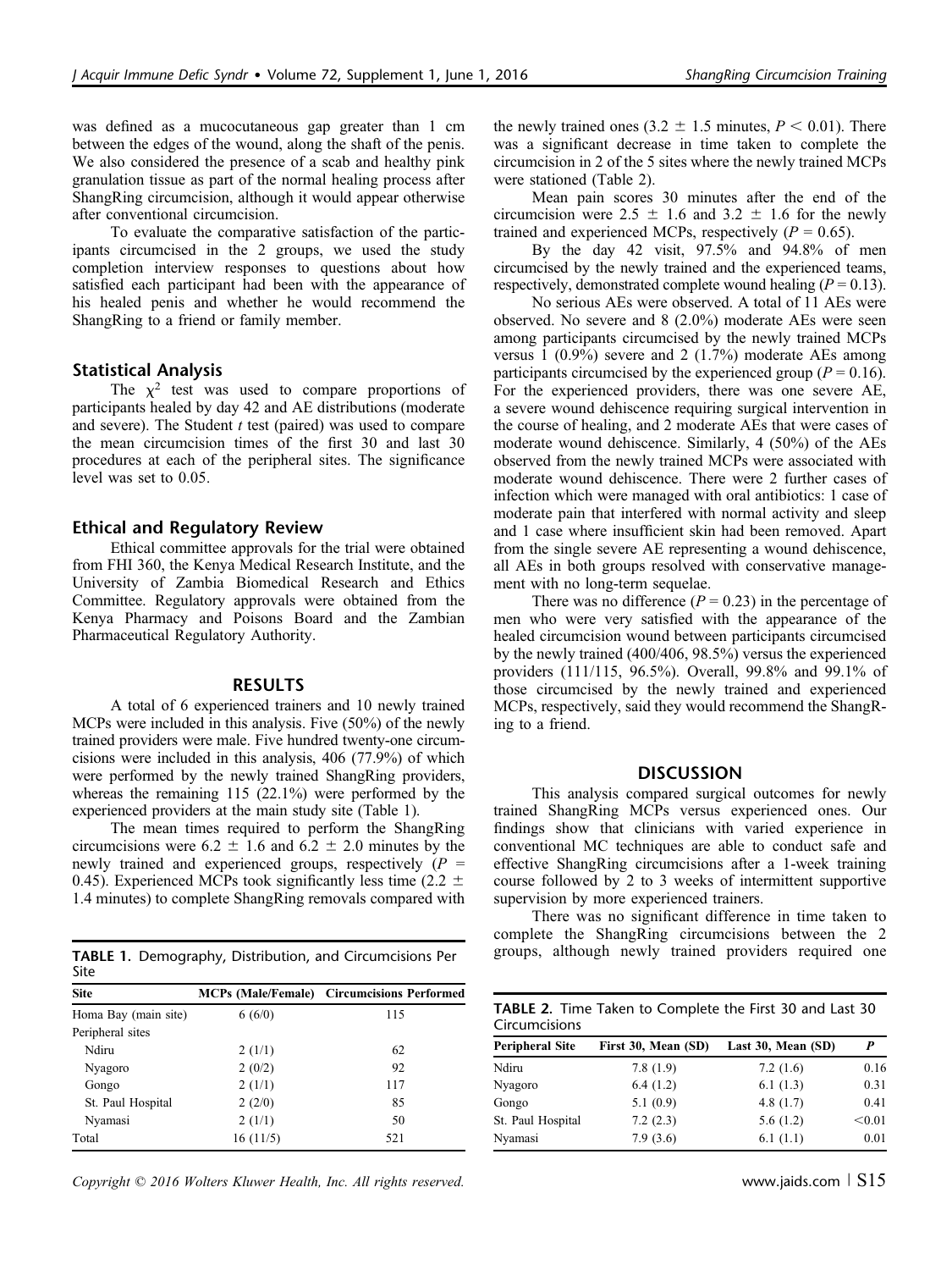additional minute for ring removal compared with their experienced counterparts. A learning curve effect was seen in terms of reducing circumcision duration over time for the newly trained MCPs, which was significant in 2 of their sites. An analogous effect has been seen with conventional circumcision, where 40%–45% reductions in procedure time were noted after the first 100 procedures performed.<sup>20,21</sup>

Participants circumcised by newly trained MCPs did not report higher pain scores 30 minutes after the procedures compared with those circumcised by the experienced providers. There was also no significant difference in the rate of wound healing between the 2 groups.

There was no significant difference in the proportions of moderate and severe AEs between the groups. This differs from what has been seen in studies of conventional MC, where rates of AEs have been shown to reach as high as 8.8% but decrease significantly with provider experience after 100 procedures have been performed.<sup>20</sup>–<sup>22</sup>

In our study, the 10 newly trained providers had varying experience in conventional techniques but only needed to perform a minimum of 7 ShangRing circumcisions during training before being deemed competent. Achieving satisfactory skill competence in ShangRing may be easier to attain, even for an MCP who has been newly trained in conventional techniques but has not performed as many as 100 conventional procedures.

Study limitations included exclusion of the Zambian study population, and heterogeneity in the previous surgical experience of the newly trained providers in Kenya.

Our results demonstrate that the ShangRing circumcision technique is easy to learn and master and that newly trained providers can safely conduct ShangRing circumcisions in routine service settings. Use of the ShangRing reduces interprovider variability while producing consistent surgical outcomes even with new trainees. ShangRing circumcision appears to have a relatively short learning curve, with few AEs or other negative outcomes seen, even shortly after training. This study contributes to the growing body of evidence demonstrating that the ShangRing could facilitate rapid scaleup of VMMC services in sub-Saharan Africa.

### ACKNOWLEDGMENTS

The authors would like to thank the participants who volunteered to take part in the study. The authors also thank the MCPs and other staff in Kenya and Zambia who learned the new MC technique and assisted in many ways. Participating sites in Kenya were as follows: Ndiru Health Centre, Nyagoro Health Centre, the Impact Research and Development Organization Centre, Gongo Health Centre, and St. Paul's Dispensary. Participating sites in Zambia were as follows: the Society for Family Health (SFH) Chachacha Male Circumcision Centre, and the University Teaching Hospital's Male Circumcision Clinic. Staff of Engender-Health (Jared Nyanchoka, Rosemary Were, and Daniel Ouma) and Homa Bay District Hospital (Jairus Oketch and Alex Aduda) assisted with study management and implementation in Kenya; staff of SFH (Christopher Mubuyaeta

and Daniel Mashewani) assisted in Zambia. The authors are grateful to numerous officials of the respective Ministries of Health for supporting the research. The authors thank the independent members of the Safety Review Committee: Mohamed Labib, formerly at the University Teaching Hospital, Lusaka, Zambia, and now at the University of Namibia School of Medicine, and Stephen Watya, Mulago Hospital, Kampala, Uganda. FHI 360 staff Valentine Veena, Prisca Kasonde, and Lisa Saylor provided ongoing support for the study, and Debra Weiner and Charles Morrison reviewed the article. The authors also thank Paul Perchal and Sharone Beatty from Engender-Health in the United States for their assistance. Finally, the authors thank Mr. Jianzhong Shang, inventor of the ShangRing, for his generous donation of the ShangRings and associated supplies.

#### **REFERENCES**

- 1. Bailey RC, Moses S, Parker CB, et al. Male circumcision for HIV prevention in young men in Kisumu, Kenya: a randomised controlled trial. Lancet. 2007;369:643–656.
- 2. Gray RH, Kigozi G, Serwadda D, et al. Male circumcision for HIV prevention in men in Rakai, Uganda: a randomised trial. Lancet. 2007; 369:657–666.
- 3. Auvert B, Taljaard D, Lagarde E, et al. Randomized, controlled intervention trial of male circumcision for reduction of HIV infection risk: the ANRS 1265 trial. PLoS Med. 2005;2:1112–1122.
- 4. Auvert B, Taljaard D, Rech D, et al. Association of the ANRS-12126 male circumcision project with HIV levels among men in a South African township: evaluation of effectiveness using cross-sectional surveys. PLoS Med. 2013;10:e1001509.
- 5. Mehta SD, Moses S, Agot K, et al. The long term efficacy of medical male circumcision against HIV acquisition. AIDS. 2013;27:2899–2907.
- 6. Gray R, Kigozi G, Kong X, et al. The effectiveness of male circumcision for HIV prevention and effects on risk behaviors in a posttrial follow-up study. AIDS. 2012;26:609–615.
- 7. NASCOP. National Guidance for VMMC in Kenya—2008. 2008. Available at: http://malecircumcision.org/programs/documents/KenyaMCguidance.pdf. Accessed February 5, 2015.
- 8. UNAIDS. New Data on Male Circumcision and HIV Prevention: Policy and Programme Implications. Available at: http://data.unaids.org/pub/ Report/2007/mc\_recommendations\_en.pdf. Accessed February 5, 2015.
- 9. UNAIDS, WHO. Joint Strategic Action Framework to Accelerate the Scale-up of Voluntary Medical Male Circumcision for HIV Prevention in Eastern and Southern Africa. 2011:36. Available at: http://whqlibdoc.who. int/unaids/2011/JC2251E\_eng.pdf?ua=1. Accessed February 5, 2015.
- 10. USAID. The Potential Cost and Impact of Expanding Male Circumcision in 14 African Countries. 2009. Available at: http://www.malecircumcision.org/ programs/documents/14\_country\_summary11309.pdf. Accessed March 3, 2015.
- 11. Sgaier SK, Reed JB, Thomas A, et al. Achieving the HIV prevention impact of voluntary medical male circumcision: lessons and challenges for managing programs. PLoS Med. 2014;11:e1001641.
- 12. Framework for Clinical Evaluation of Devices for Male Circumcision. Geneva: World Health Organization HIV/AIDS Programme 2012. Available at: http://apps.who.int/iris/bitstream/10665/75954/1/9789241504355\_ eng.pdf. Accessed December 5, 2014.
- 13. Sokal DC, Li PS, Zulu R, et al. Field study of adult male circumcision using the ShangRing in routine clinical settings in Kenya & Zambia. J Acquir Immune Defic Syndr. 2014;67:430–437.
- 14. Sokal DC, Li PS, Zulu R, et al. Randomized controlled trial of the Shang ring versus conventional surgical techniques for adult male circumcision: safety and acceptability. J Acquir Immune Defic Syndr. 2014;65:447–455.
- 15. Kigozi G, Musoke R, Watya S, et al. The acceptability and safety of the Shang Ring for adult male circumcision in Rakai, Uganda. J Acquir Immune Defic Syndr. 2013;63:617–621.

S16 <sup>|</sup> www.jaids.com Copyright © 2016 Wolters Kluwer Health, Inc. All rights reserved.